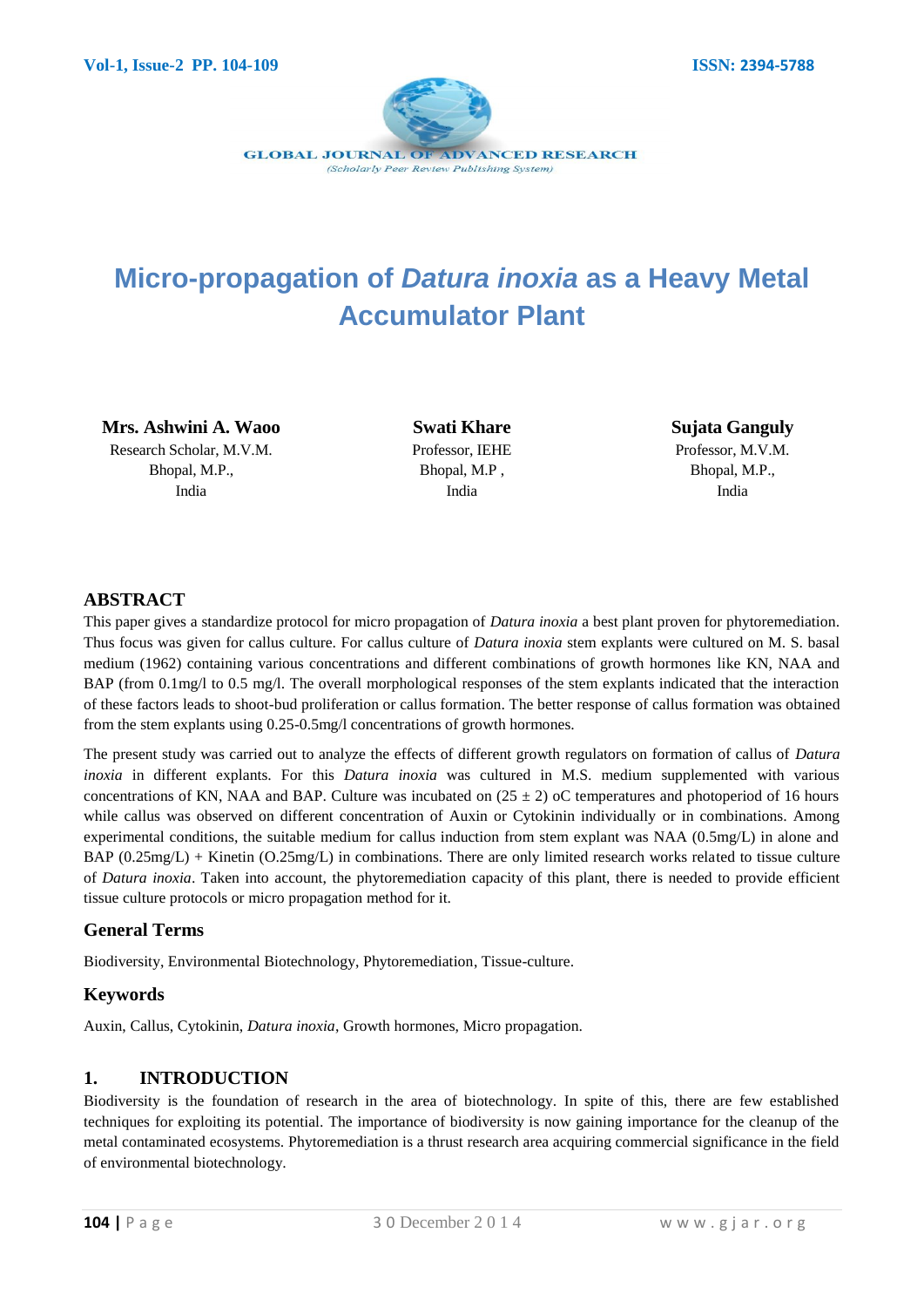

**GLOBAL JOURNAL OF ADVANCED RESEARCH** (Scholarly Peer Review Publishing System)

Phytorermediation is the use of vegetation for in situ treatment of polluted soils, and water. It may be suitable for sites with shallow contamination of organic pollutants, or metal pollutants that are amenable to one of five applications: Phytotransformation, Phytostabilization, Rhizosphere Phytoextraction, Bioremediation, or Rhizofiltration. According to phytoremediation mechanism, plants are exploited as biological reactors that utilize the light energy of sun to remove water and pollutants from the soil or immobilize them. Phytoremediation is the most significant one in study of sub-lethal levels of bioaccumulated contaminants within the tissues / components of organisms, indicating the net amount of pollutants integrated over a period of time [10].

Datura is one of the genuses of Family Solanaceae. Nine species of vespertine flowering plants, belongs to genus Datura. It is also sometimes called as Angel's Trumpets, which means related to genus Brugmansia. *Datura inoxia* commonly called as angel's trumpet, it is a shrubby, short-lived, and perennial plant. This was a native plant of Mexico and Central America, It is about 2-3' tall and sprawls to as much as 3-6' wide. Leaves have a downy texture. Ovate, dark green Single or double, upward-facing trumpets have a sweetly fragrance. Spherical fruits were covered with stiff spines; hence this plant is commonly called as downy, thorn apple. All parts are extremely toxic. During one growing season, devil's trumpet shows 0.5 maximum heights of approximate [1]. *Datura inoxia* is an [annual](http://en.wikipedia.org/wiki/Annual_plant) plant that reaches a height of 0.6 to 1.5 meters. [Stems](http://en.wikipedia.org/wiki/Plant_stem) and [leaves](http://en.wikipedia.org/wiki/Leaf) are covered with soft [grayish](http://en.wikipedia.org/wiki/Gray_(color)) hairs. It has [elliptic](http://en.wikipedia.org/wiki/Leaf_shape) [entire-edged](http://en.wikipedia.org/wiki/Leaf#Margins_.28edge.29) leaves with [pinnate](http://en.wikipedia.org/wiki/Leaf#Venation_.28arrangement_of_the_veins.29)  [venation.](http://en.wikipedia.org/wiki/Leaf#Venation_.28arrangement_of_the_veins.29) All parts of the plant have a foul odor when crushed. The flowers are [white,](http://en.wikipedia.org/wiki/White) [trumpet-](http://en.wikipedia.org/wiki/Trumpet)shaped, 12–19 cm long. Flowers is seen in early summer until late fall and fruit is a spiny [capsule,](http://en.wikipedia.org/wiki/Capsule_(fruit)) of 5 cm in diameter. Upon ripping it splits open, dispersing the seeds. The seeds can reside for years in the soil. As per literature, phytochemical studies revealed that Datura is rich in alkaloids, saponins, flavonoids, phenols, essential oils and cardiacs glycoside [2]. It also has insecticidal properties [3].

Present paper concerned with the callus culture of Datura. Callus is undifferentiated, proliferative, unorganized mass of cells. Unorganized callus tissues derived from different explants can be subjected to regeneration via callogenesis and rhizogenesis induced by exogenous plant growth regulators. Callus cultures also enable the production of large no plantlets from some tissues of limiting plant material [4]. There are very few references about the micro-propagation of *Datura inoxia*. Thus this protocol provides a method for callus induction of *Datura inoxia*. According to literature, all living cells are totipotent. In cultures, isolated plant cells or tissues may be induced to form an actively growing undifferentiated, proliferative mass of cells called callus which can be multiplied for an indefinite period by routine subculturing.

## **2. MATERIALS AND METHODS**

*Datura inoxia* explants were collected from the industrially contaminated area in Bhopal city. Stem explants were used for induction of callus cultures. For this M.S. media with various concentrations of PGRs were prepared according to the explants type. M.S. basal medium supplied with 30  $g/l$  sucrose and plant growth regulators was prepared in 500 ml conical flasks. Callus formation depends generally on the age, health and physiological state of the mother plant. The plant which is specifically healthy and vigorous growing shows better response [6]. Thus fresh and healthy explant material should be used for callus culture

## **2.1 Materials**

During experimental protocol following materials were mainly used for callus culture of *Datura inoxia*

- *1.* Nodal explant of *Datura inoxia.*
- 2.  $0.1 \%$  HgCl<sub>2</sub>
- 3. Culture Bottles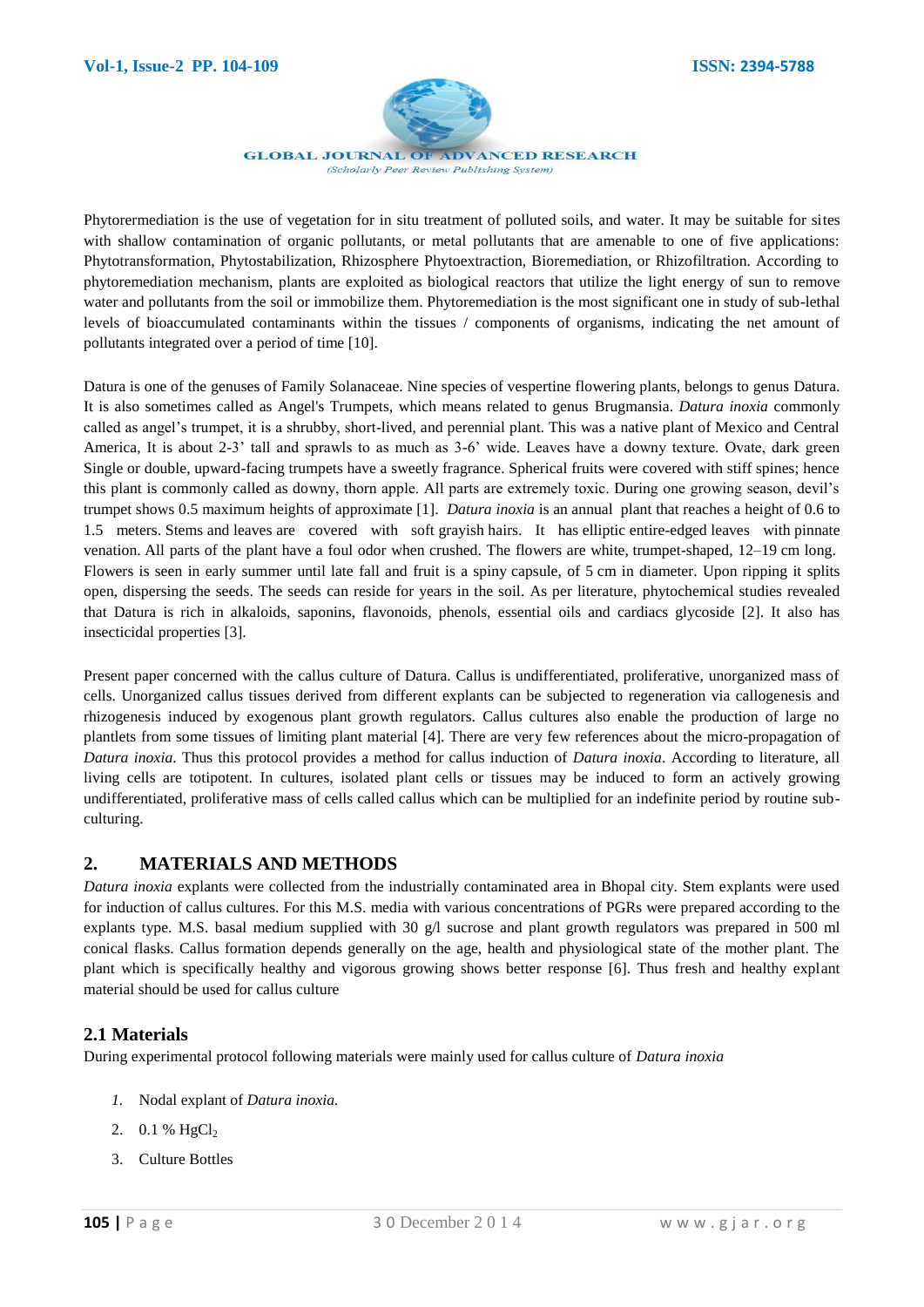

- 4. Sterilized double-distilled water.
- 5. Pair of forceps.
- 6. Scissors or scalpel blades.
- 7. Plant tissue culture media: Murashige and Skoog (M.S.) medium
- 8. Plant Growth Regulators

#### **2.2 Sterilization of Explant Material**

A piece of stem of Datura plant (approximately 3 cm in length) is taken as an explant. These explants were kept under running tap water to 25 to 30 minutes. They were washed with soap solution for 5 minutes. They were surface sterilized in 0.1 % HgCl<sub>2</sub> for 30 seconds and washed 5-6 times with autoclaved distilled water.

#### **2.3 Callus Induction Medium**

The callus induction medium consisted of M.S. salts, vitamins, 0.2 -3.0 mg/L of KN, NAA and BAP and 30 g/l sucrose, medium was solidified with 0.8% (w/v) Agar –Agar. For sterilization, medium was autoclaved for 20 min. All cultures were performed in culture bottles. All chemicals used were provided by Hi-media. Explants inoculated with their axes in contact with the callus induction medium positioned upwards on 25-30 ml of solid agar M.S. Medium.

## **2.4 Inoculation of Explants Material and Callus Induction**

In laminar airflow cabinet, an autoclaved scalpel was used to cut out stem segments of uniform size. Explants were inoculated in culture bottles with M.S. basal media supplemented with phyto-hormones for callus induction. Commonly used plant growth regulators (PGR) tissue culture research is the auxins and cytokinins. The concentration of PGR in the culture medium was very critical in controlling the growth and callus formation. Generally formation of callus required the increased concentration of Auxin and a low concentration of Cytokinin added into in the medium. It could stimulate cell proliferation. In this process threshold values of endogenous and exogenous hormones were necessary.

M.S. media [5] with sucrose (3%) and agar (0.8%) with different amount of plant growth regulators was used for induction of callus and shoot regeneration. Different combinations of Auxin, KN, NAA, BAP and IAA were used for callus induction experiments. The pH of media was adjusted to 5.8 by the addition of 0.1% HCl and 0.1% NaOH solution. Media were autoclaved for 15 to 20 minutes at 15 psi and  $121^{\circ}$ C. Surface sterilized explants were inoculated into the culture medium in culture room. After aseptic inoculation, the culture vials were incubated at  $25\pm2^0C$  and were exposed to 16 hours photoperiod [9]. The callus tissues were subjected to serial sub culturing at appropriate time. During this callus obtained was shifted to fresh nutrient media according to requirement of the culture.

#### **2.5 Shoot Regeneration from Callus**

About two weeks after transformation to regeneration media, the embryo-derived calli initiate shoot regeneration in most of the treatments [7] [8]. At first, green spots appeared on the surface of callus and these spots were then converted to shoot primordia and subsequently converted to shoots. There were different numbers of regenerated shoots per callus from one treatment to another.

## **3. RESULT**

Under *in vitro* conditions, tissue culture offers the possibility to grow millions of cells. Tissue culture research also revealed the physiological information about the behavior of the plant cells towards various stress conditions. Thus plant tissue culture has opened new avenues in plant improvement. Callus cultures were developed from explants of *Datura inoxia* in M.S. media. Stem explants were cultured on M.S. medium supplemented with various phytohormones with different concentration of KN, NAA and BAP. These phytohormones were used individually or in combinations of each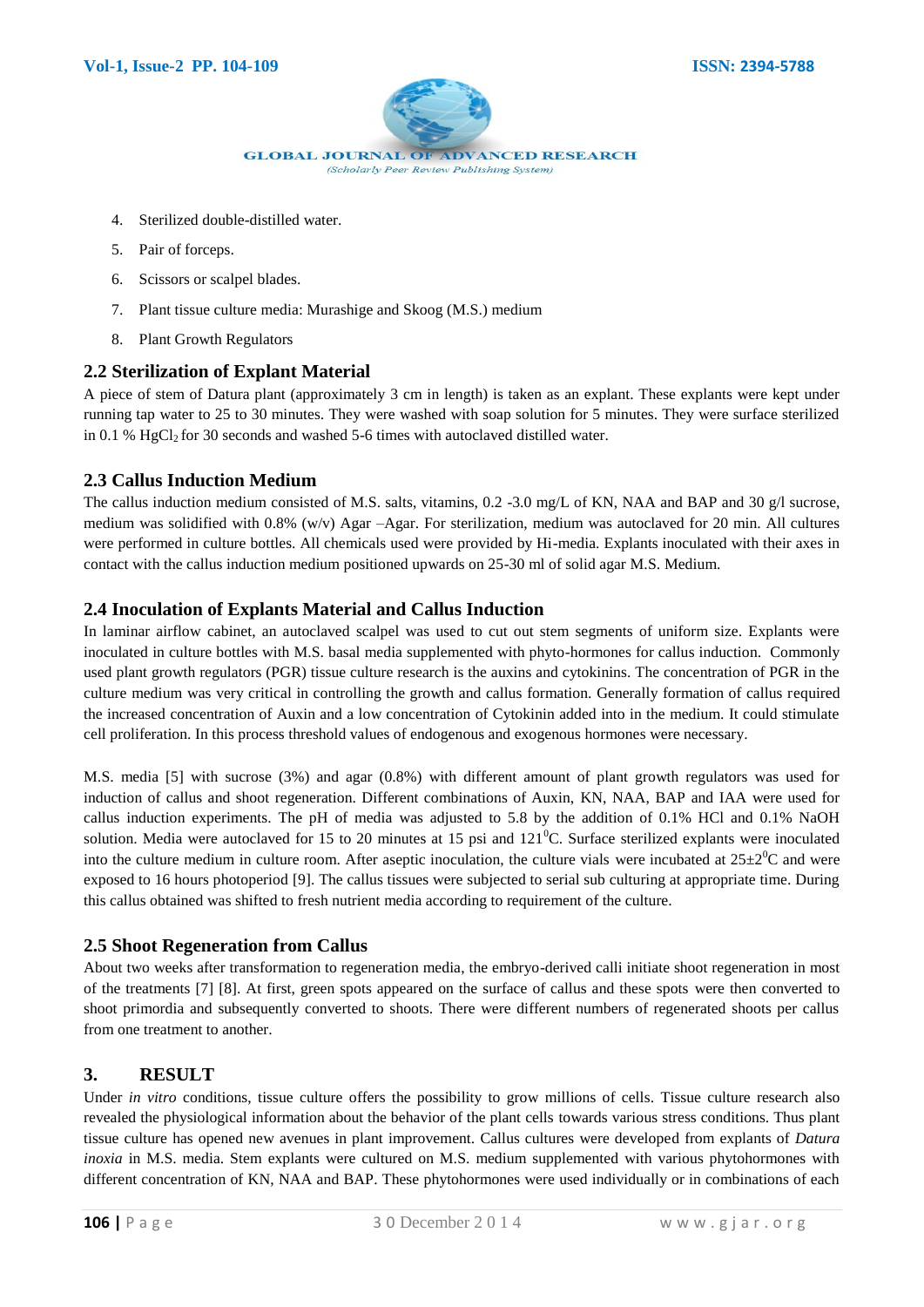

other [9]. Figure 1 and 2 shows the 15 and 30 days old callus. Figure 3 shows the induction of shoot primordial after the supplementation of different combinations of growth hormones.





**Fig 1: 15-days Old Callus of** *Datura inoxia* **Fig 2: 30-days Old Callus of** *Datura inoxia*



Fig 3: Induction of Shoot Primordial from Callus of *Datura inoxia* 

The effect of phytohormones from 0.1mg/L to 0.5 mg/L was studied alone and in combinations. The growth of callus induction was recorded till 3 weeks from the beginning and % response after (1, 2, and 3) weeks with all growth regulators in alone and in combinations were recorded. It has been found that when phytohormones were used in combinations good amount of friable callus was obtained in the following media combinations. Table 1 shows average performance of callus induction in response to different concentrations of plant growth regulators after 3 weeks and Table 2 shows the effect of M.S. medium and different concentrations of plant growth regulators.

| Table 1. Percentage of Callus Formation after 3 Weeks |  |
|-------------------------------------------------------|--|
|                                                       |  |

| <b>Media with Growth Regulators</b>                             | % of Callus Induction |  |
|-----------------------------------------------------------------|-----------------------|--|
| $M.S. + NAA (0.1mg/L) + Kinetin (0.1mg/L)$                      | $0\%$                 |  |
| $M.S. + NAA (0.2 mg/L) + Kinetin (0.2 mg/L)$                    | 10%                   |  |
| $M.S. + BAP (0.25 mg/L) + kinetic (0.25 mg/L) + NAA (0.3 mg/L)$ | 40%                   |  |
| $M.S. + BAP (0.25 mg/L) + kinetic (0.25 mg/L) + NAA (0.4 mg/L)$ | 60%                   |  |
| $M.S. + BAP (0.25 mg/L) + kinetic (0.25 mg/L) + NAA (0.5 mg/L)$ | 90%                   |  |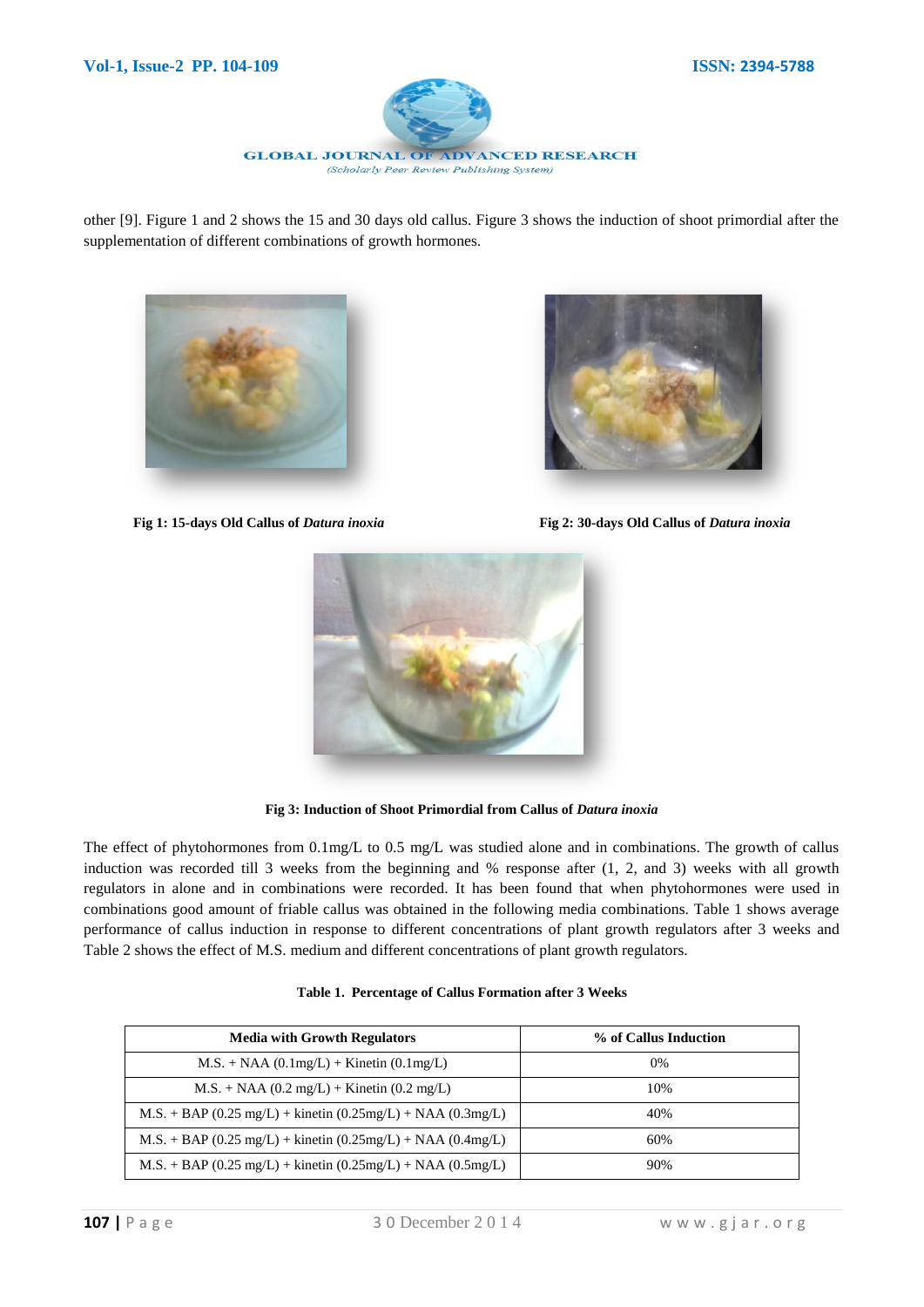

| <b>Medium</b> | <b>Medium Composition</b>                                        | <b>Callus Induction</b><br>Days | % of Callus<br><b>Formation</b> | Morphological<br><b>Characteristics</b> |
|---------------|------------------------------------------------------------------|---------------------------------|---------------------------------|-----------------------------------------|
| $M.S.-1$      | $M.S. + NAA (0.1mg/L) + Kinetin (0.1mg/L)$                       | 20                              |                                 |                                         |
| $M.S.-2$      | $M.S. + NAA (0.2 mg/L) + Kinetin (0.2 mg/L)$                     | 15                              | 10%                             | Yellowish green, friable                |
| $M.S.-3$      | $M.S. + BAP (0.25 mg/L) +$ kinetin (0.25mg/L) +<br>NAA(0.3mg/L)  | 10                              | 40%                             | Yellowish green, friable                |
| $M.S.-4$      | $M.S. + BAP (0.25 mg/L) +$ kinetin (0.25mg/L) +<br>NAA(0.4mg/L)  | 10                              | 60%                             | Yellowish green, friable                |
| $M.S.-5$      | $M.S. + BAP (0.25 mg/L) +$ kinetin (0.25mg/L) +<br>NAA (0.5mg/L) | 20                              | 90%                             | Yellowish green, friable                |

## **4. CONCLUSION**

Datura is a plant with phytoremediational importance; it is a hyper accumulating plant and can survive in higher concentrations of heavy metals. This work provide a useful protocol for callus culture of *Datura inoxia* and its micro propagation which may be used to generate heavy metal tolerating *Datura inoxia* plants in more numbers. It is an excellent example of removal of heavy metal pollution from soil through phytoremediation.

Phytoremediation exploits natural plant mechanisms against the industrial pollution. Tissue culture studies on Datura provide a rapid culture protocol in the form of *in vitro* propagation by callus culture. These types of tissue cultured plants could be used for phytoremediation of industrially contaminated soil. Most experiments used to establish phytoremediation techniques were done with hydroponic culture or plants grown on normal soil. In today's scenario, future efforts must be directed toward research to improve the performance of plants in remediation technologies, in the same manner various results obtained through *in vitro* plant cell and tissue cultures must be pollutant specific.

## **5. ACKNOWLEDGEMENTS**

I would like to thanks to my supervisor and co-supervisor for their valuable guidance and also thankful to Dr. Shagufta Khan, Director, Growtips Biotech Training Institute, Bhopal for her precious support in my research. I would like to thanks to Dr. Aabha Gargava, Principal, Government M.V.M. Bhopal to provide me facilities in M.V.M. college.

#### **6. REFERENCES**

- [1] Preissel, Hans-Georg, ["Brugmansia and Datura: Angel's Trumpets and Thorn Apples"](http://www.amazon.com/Brugmansia-Datura-Angels-Trumpets-Apples/dp/1552095584) Buffalo, New York: Firefly Books. pp. 117–119[. ISBN](http://en.wikipedia.org/wiki/International_Standard_Book_Number) [1-55209-598-3.](http://en.wikipedia.org/wiki/Special:BookSources/1-55209-598-3)
- [2] Ayuba VO, Ojobe TO, Ayuba SA (2011), "Phytochemical and proximate composition of *Datura inoxia* leaf, seed, stem, pod and root", Journal of Medicinal Plants Research 5(14): 2952-2955.
- [3] Gilman AG (1990), "The Pharmacological Basis of Therapeutics", 8th ed., Pergamon Press, NY. Cited at WWW.erowid.org/plants/Datura faq
- [4] Mahakant Jhaand Ramesh Kumar Pandey, "*In vitro* Micropropagation of Datura Metel L. Through Callus Induction From Leaf And Anther Culture", The Bioscan, International quality Journal, 7(1), (2012), 77-80.